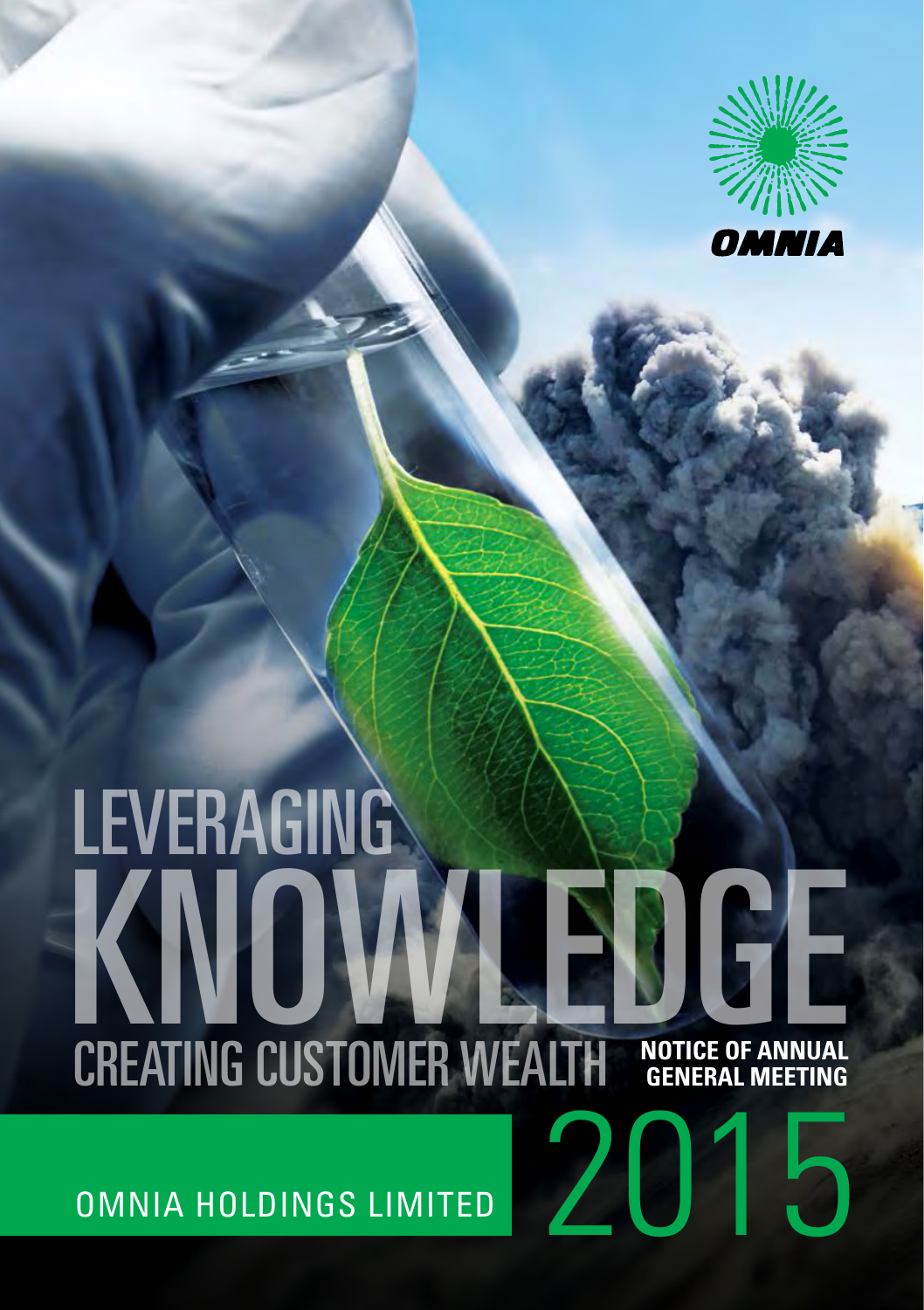Omnia Holdings Limited ("Omnia" or "the Group") is a business that performs in an integrated manner. Our three divisions work together to ensure a responsible, efficient use of resources, and are viewed holistically to create a sustainable Group.

# **CONTENTS**

| Letter to shareholders           |     |
|----------------------------------|-----|
| Summary of audited results       |     |
| Notice of annual general meeting |     |
| Abbreviated CVs                  |     |
| Form of proxy                    | 13  |
| Notes to proxy                   | 15  |
| Contact information              | IBC |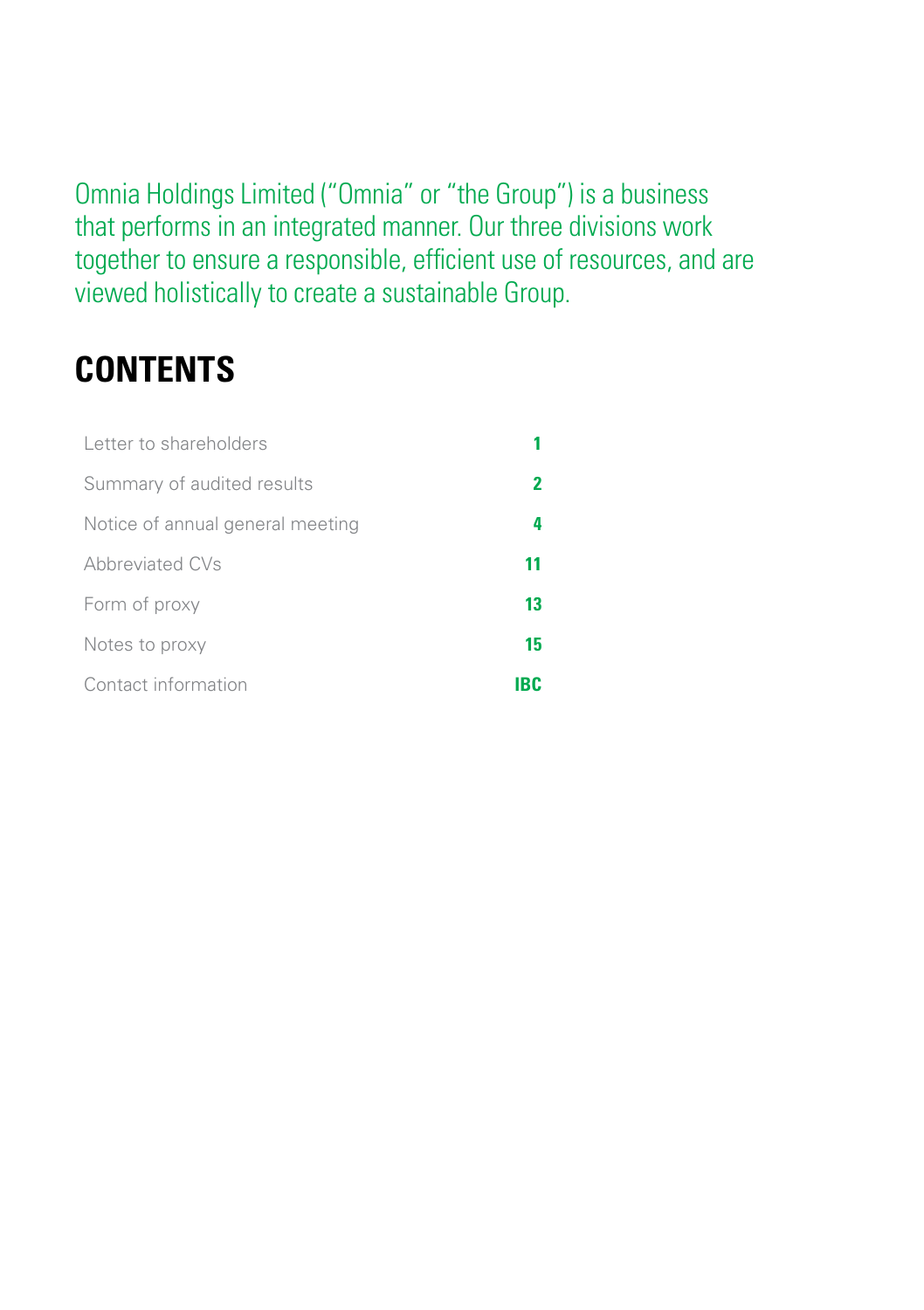# **DEAR SHAREHOLDER**

Our Omnia Group has productively completed another year and we have maintained our consistent financial performance despite the challenging economic and political environments, locally and internationally.

After the successful completion and operation of the nitric acid 2 complex over the last few years, the Group is in a consolidation phase preparing for a number of exciting growth projects. During this phase productivity is being rigorously driven whilst enhancing further aspects of customer services.

This is a notification that the Omnia Holdings Limited annual integrated report for the year ended 31 March 2015 is available on our website at www.omnia.co.za. In addition, a printed copy will also be available upon request from Celeste Appollis, our company secretary.

For the preparation and integration of this report Omnia has followed the regulations and aim of King III, the Companies Act of 2008 and JSE regulations.

I also have the pleasure of inviting you to the 48th Omnia Holdings Annual General Meeting (AGM), to be held at 10:00 am on Thursday, 17 September 2015 at our office in Bryanston, Johannesburg.

I encourage each and every shareholder to attend in person, or to participate through the proxy and electronic channels outlined in this notification, which contains:

- the official AGM notice that lists proposed resolutions for adoption by the shareholders; and
- proxy and voting forms, together with guidelines for your participation should you decide not to attend in person.

Warm regards

**NJ Crosse** Chairman 18 June 2015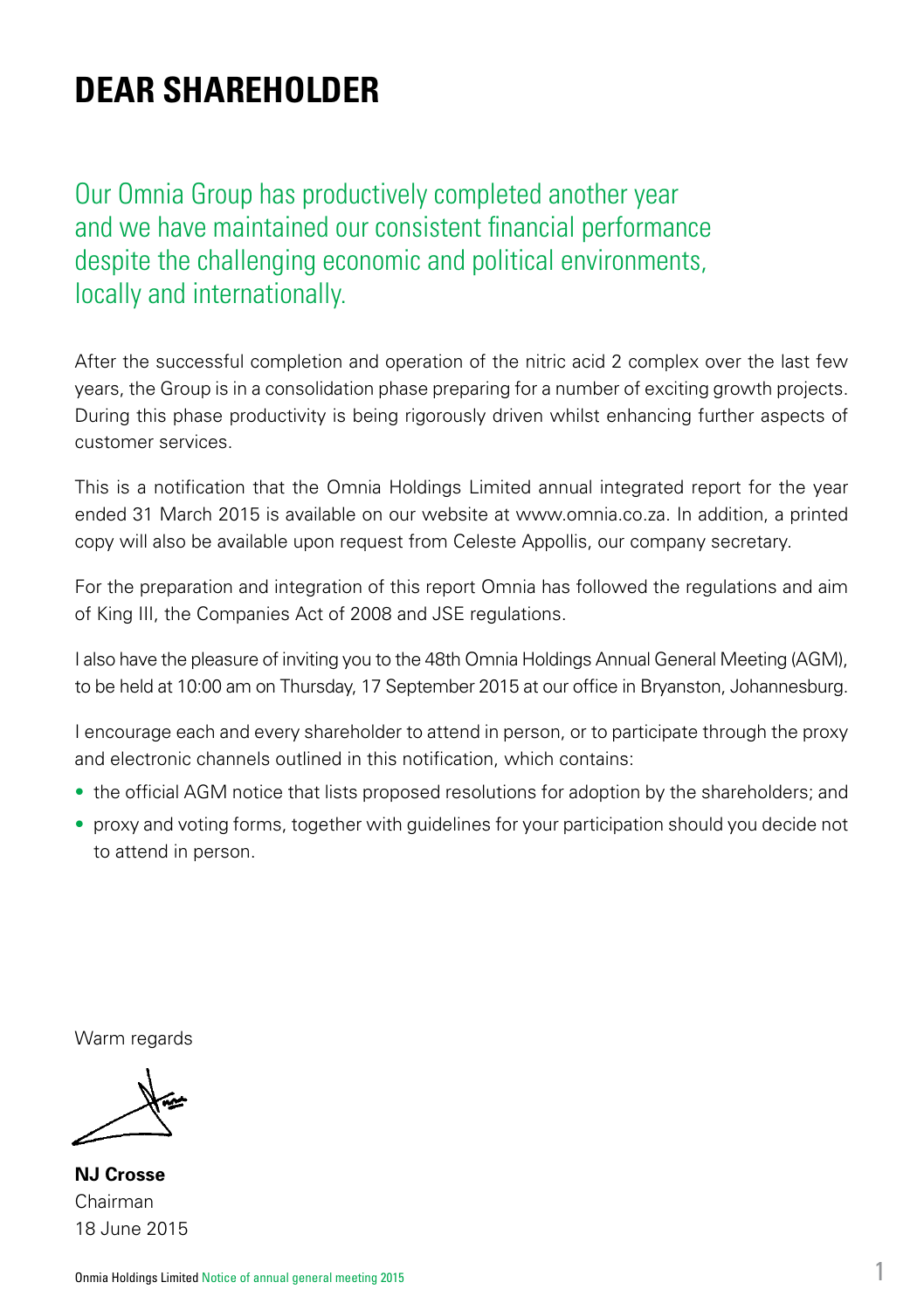# **SUMMARY OF AUDITED RESULTS**

for year ended 31 March 2015

# Revenue up 3.5% R**16.8** billion

Group revenue rose to R16.8 billion (2014: R16.3 billion) based on an improved performance by the Agriculture division, offset by weaker performances by the Mining and Chemicals divisions due to general slowdowns in both sectors.

Operating profit margin increased to



Operating margin for the year under review was marginally higher year-on-year.



Operating profit up



Operating profit increased to R1 476 million (2014: R1 416 million) setting a new record for the Group.



Agriculture division up at **9.0%** (2014: 6.5%)



Mining division down at **13.5%** (2014: 15.2%)



Chemicals division down at **2.4%** (2014: 3.8%)

The year-on-year comparison for the divisional operating margins in percentage terms were mixed.

# Profit before tax (2014: R1 329 million) was flat year-on-year. R**1 331** million

# **Profit for the year down 5.8%**

Profit for the year decreased from R992 million to R934 million, due to the higher effective tax rate.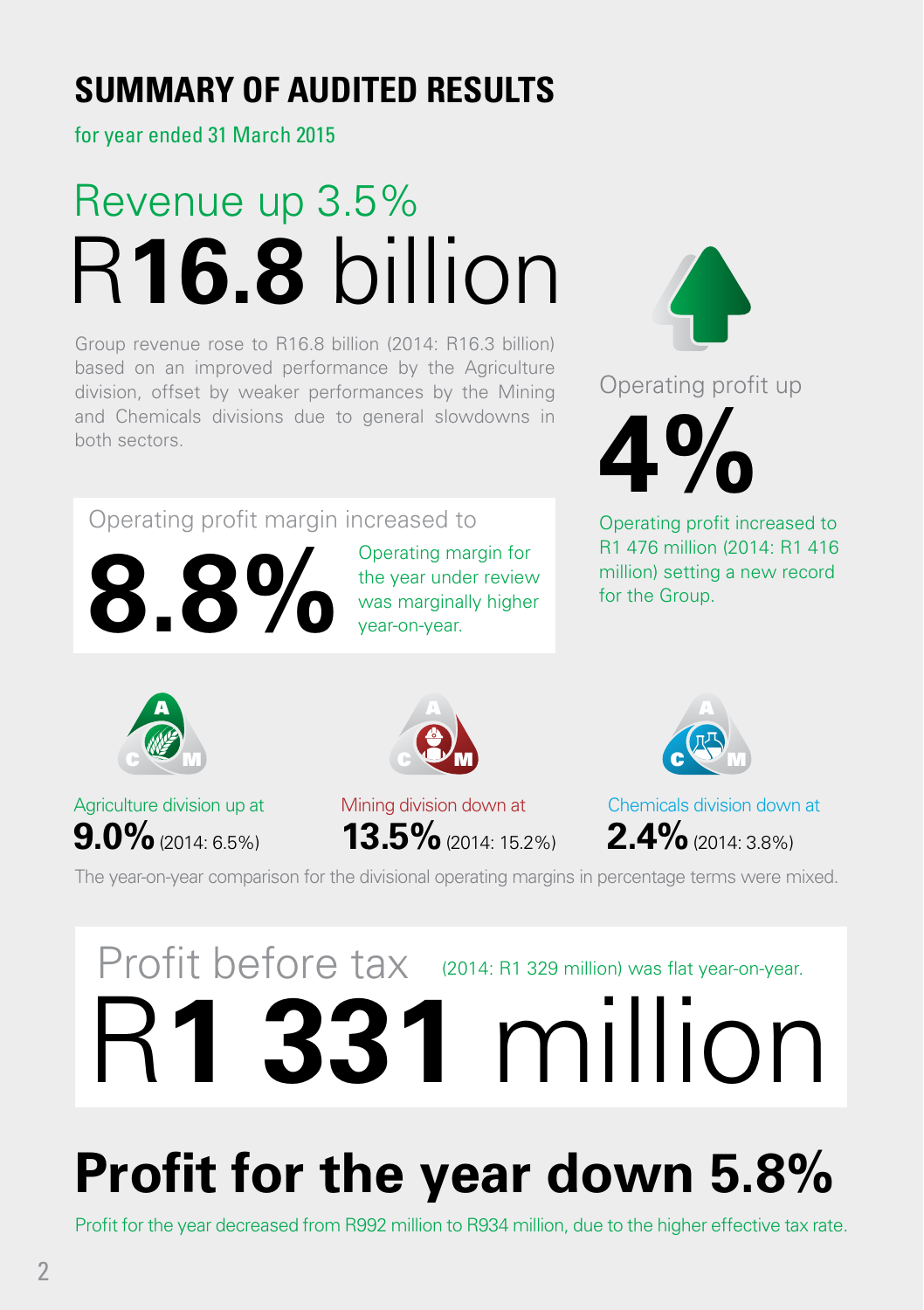Headline earnings per share **R14.65 PER SHARE**

Headline earnings per share increased from R14.28 per share to R14.65 per share.

# Debt:equity ratio higher at **12.3%**

The gearing ratio at 12.3% at year-end was higher than the 5.7% recorded at the end of the prior year due to increased working capital requirements for the Agriculture division.

# **Total dividend up 3.2% to 490 cents per share**

A final dividend of 300 cents per share (2014: 290 cents per share) bringing the total dividend for the year to 490 cents per share (2014: 475 cents per share).

Credit rating affirmed in July 2014 as A- (long term) and A1- (short term), with a positive ratings outlook.

CREDIT **A-** RATING



## **DIVISIONAL REVENUE** (Rbn)



## **PROFIT AFTER TAX** (Rm)



## **HEADLINE EARNINGS PER SHARE** (Cents)

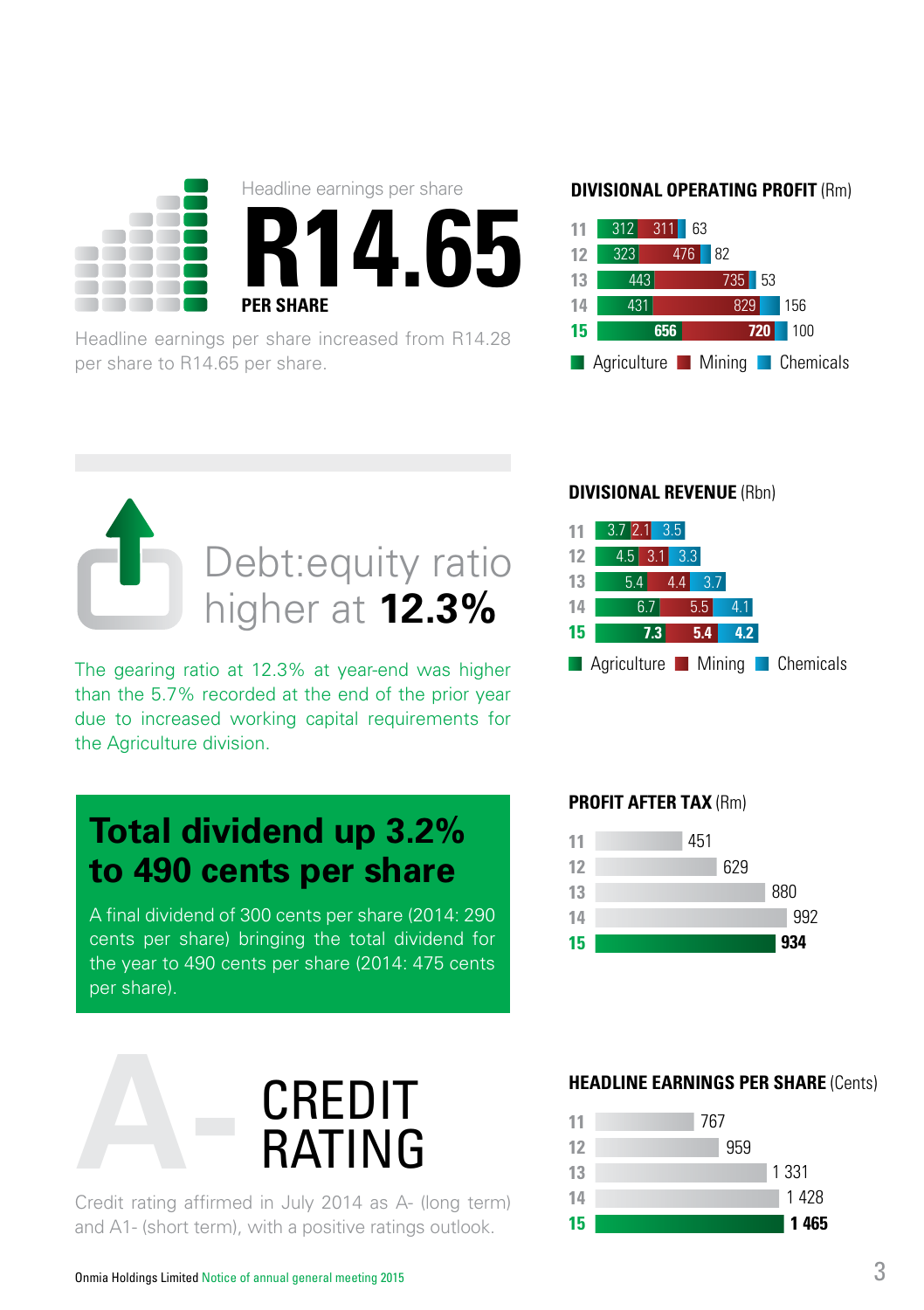# **NOTICE OF ANNUAL GENERAL MEETING**

# for the year ended 31 March 2015

**Omnia Holdings Limited** (Incorporated in the Republic of South Africa) (Registration number 1967/003680/06) • Share code: OMN • ISIN: ZAE000005153 • ("Omnia" or "the Group")

Notice is hereby given that the 48th annual general meeting of Omnia Holdings Limited will be held on Thursday, 17 September 2015 at 10:00 am or any other adjourned or postponed time determined in accordance with the provisions of subsections 64(4) or 64(11)(a)(i) of the Companies Act, at Omnia House, Epsom Downs Office Park, 13 Sloane Street, Epsom Downs, Bryanston, South Africa to consider and, if deemed fit, to pass with or without modification, the resolutions set out below.

The notice of the company's 48th annual general meeting has been sent to shareholders who were recorded as such in the company's securities register on Friday, 17 July 2015, being the notice date used to determine which shareholders are entitled to receive notice of the annual general meeting.

The record date on which shareholders must be registered in the securities register in order to attend and vote at the 48th annual general meeting is Friday, 11 September 2015, being the voting record date used to determine which shareholders are entitled to attend and vote at the annual general meeting. The last day to trade in order to be entitled to vote at the annual general meeting will, therefore be Friday, 4 September 2015.

# **ORDINARY BUSINESS**

- **1. Ordinary resolution number 1: The presentation of the annual financial statements** To present the annual financial statements for the year ended 31 March 2015, together with the reports of the directors, audit committee and auditors.
- **2. Ordinary resolution number 2: Re-appointment of auditors and confirmation of their remuneration**

 To approve the continuation in office of the current auditors, PricewaterhouseCoopers Inc. as independent auditors, with Eric Mackeown being the individual registered auditor who has undertaken the audit for the forthcoming year and to confirm their remuneration for the past year's audit.

## **3. Ordinary resolution number 3: Re-election of director: Mr SW Mncwango**

 To re-elect Mr SW Mncwango who retires by rotation in terms of the company's memorandum of incorporation.

## **4. Ordinary resolution number 4: Re-election of director: Prof SS Loubser**

 To re-elect Prof SS Loubser who retires by rotation in terms of the company's memorandum of incorporation.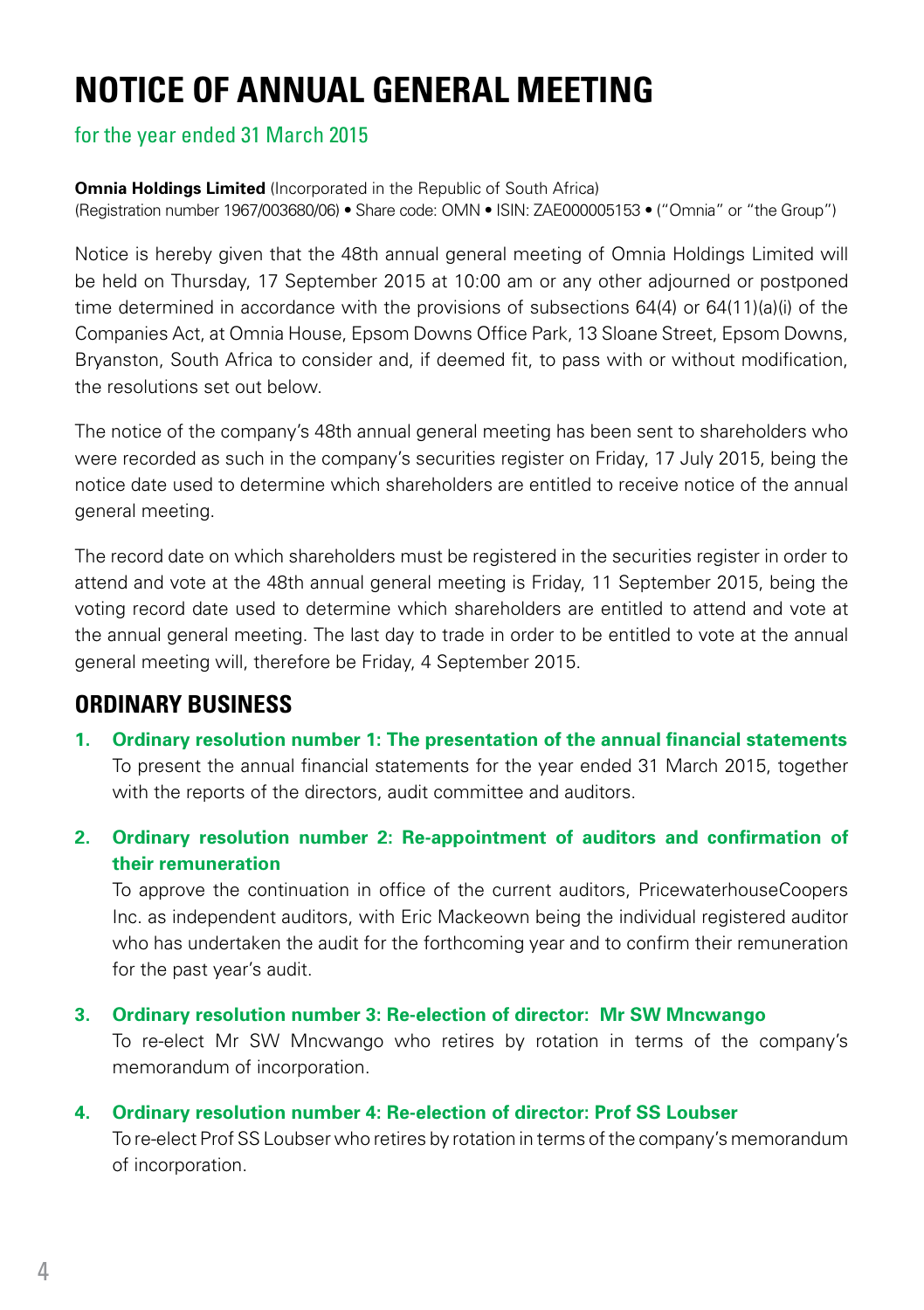#### **5. Ordinary resolution number 5: Re-election of director: Mr FD Butler**

 To re-elect Mr FD Butler who retires by rotation in terms of the company's memorandum of incorporation.

#### **6. Ordinary resolution number 6: Re-election of director: Mr RC Bowen**

 To re-elect Mr RC Bowen who retires by rotation in terms of the company's memorandum of incorporation.

 All retiring directors are eligible and offer themselves for re-election as directors of Omnia Holdings Limited in accordance with the provisions of the memorandum of incorporation of Omnia Holdings Limited.

# **7. Ordinary resolution number 7: Confirmation of appointment of new director: Mr WG Koonin**

 To confirm the appointment of Mr WG Koonin as a director, in accordance with the memorandum of incorporation of Omnia Holdings Limited.

 Abbreviated curriculum vitae in respect of each director offering himself for re-election or confirmation are listed immediately below this notice.

### **8. Ordinary resolution number 8: Appointment of the audit committee**

- *8.1. Ordinary resolution number 8.1: Appointment of Ms HH Hickey to the audit committee* To confirm the appointment of independent non-executive director, Ms HH Hickey to the audit committee.
- *8.2. Ordinary resolution number 8.2: Appointment of Ms D Naidoo to the audit committee* To confirm the appointment of independent non-executive director, Ms D Naidoo to the audit committee.
- *8.3. Ordinary resolution number 8.3: Appointment of Mr FD Butler to the audit committee* Subject to the passing of ordinary resolution 5, to confirm the appointment of independent non-executive director, Mr FD Butler to the audit committee.

 Abbreviated curriculum vitae in respect of each director offering themselves for appointment to the audit committee are listed immediately below this notice.

## **9. Ordinary resolution number 9: Approval of remuneration policy**

 To approve the company's remuneration policy for the year ended March 2015 contained on Omnia's website at www.omnia.co.za and pages 88 to 94 of Omnia Holdings Limited Integrated Annual Report dated 18 June 2015, which was distributed to shareholders in July 2015.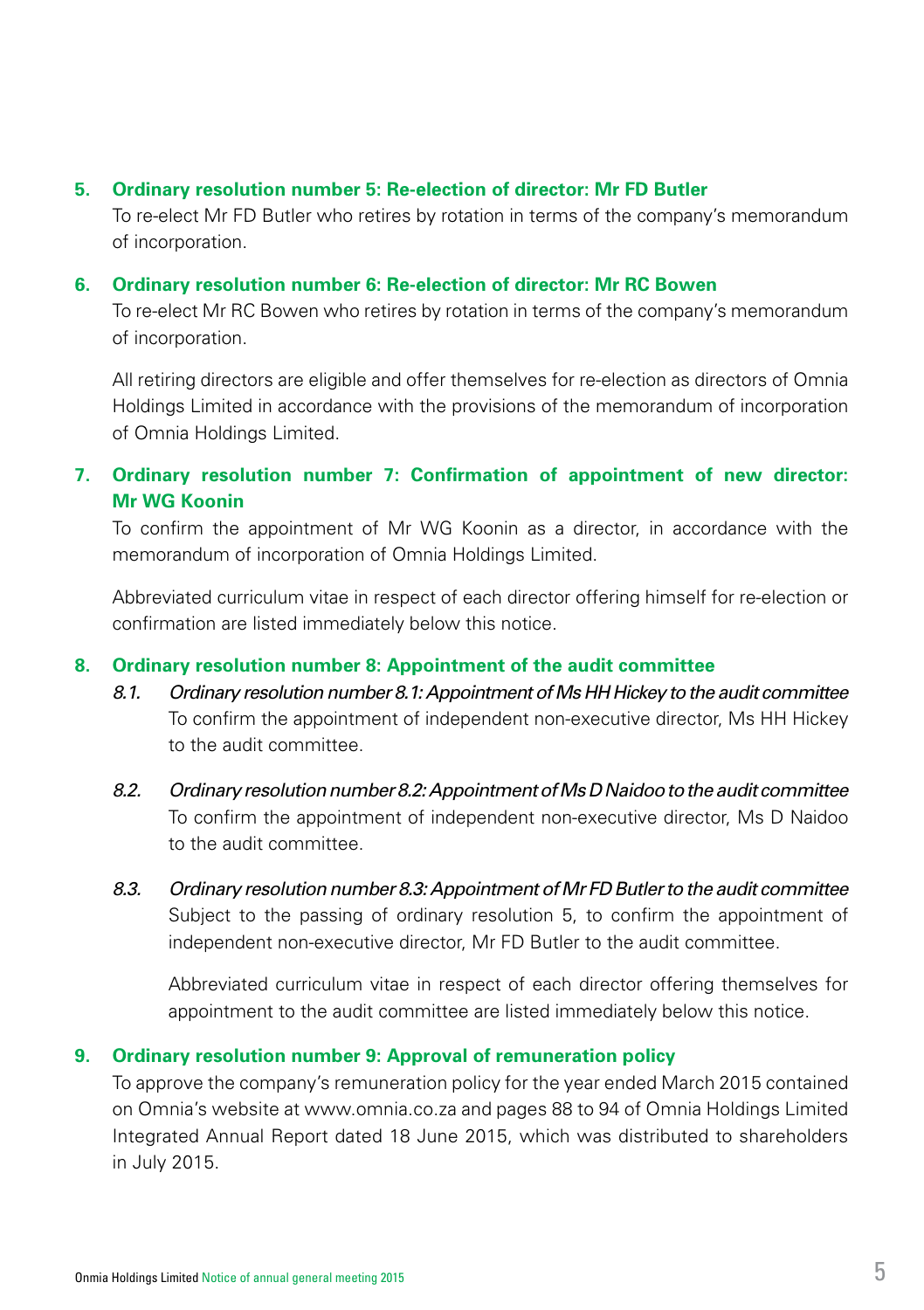# **NOTICE OF ANNUAL GENERAL MEETING** CONTINUED

for the year ended 31 March 2015

## *Explanation*

 This resolution is required in accordance with the King III recommendation that the company obtain a non-binding advisory vote by the shareholders in the general meeting, on the remuneration policy applicable to all employees and directors of the company, and any of its subsidiaries or divisions.

# **10. Ordinary resolution number 10: General authority to place unissued shares under the control of the directors.**

 To renew the authority that all the unissued shares be placed under the control of the directors.

 Subject to the provisions of sections 38 and 41 of the Companies Act, the memorandum of incorporation of the company and the JSE Listings Requirements, that the entire authorised, but unissued share capital of the company from time to time, be and is hereby placed under the disposal and under the control of the directors of the company. The directors are hereby authorised to allot, issue and otherwise dispose thereof to such person or persons and on such terms and conditions at their discretion as a general authority until the next annual general meeting, subject to the aggregate number of such shares able to be allotted, issued and otherwise disposed of in terms of this resolution being limited to a maximum of 5% (five percent) of the number of issued share capital and further subject to the provisions of the JSE Listings Requirements.

# **11. Ordinary resolution number 11: Authorisation to sign documents giving effect to resolutions**

 That any one director or the secretary of the company be and they are hereby authorised to do all such things and sign all documents and take all such action as they consider necessary to implement the resolutions set out in the notice convening the annual general meeting.

 All ordinary resolutions shall require 50% of the votes cast by shareholders present or represented by proxy at this annual general meeting, and entitled to vote, in order to pass.

# **SPECIAL BUSINESS**

## **12. Special resolutions numbers 12.1 – 12.2**

#### *12.1. Special resolution 12.1: Approval of non-executive directors' fees*

 To approve the basis for compensation to non-executive directors as a fee per meeting attended and an hourly fee for any additional consulting services rendered, and that the annual fees payable to the non-executive directors from 1 October 2015 until 30 September 2016, and which will be paid quarterly in arrears, be as follows: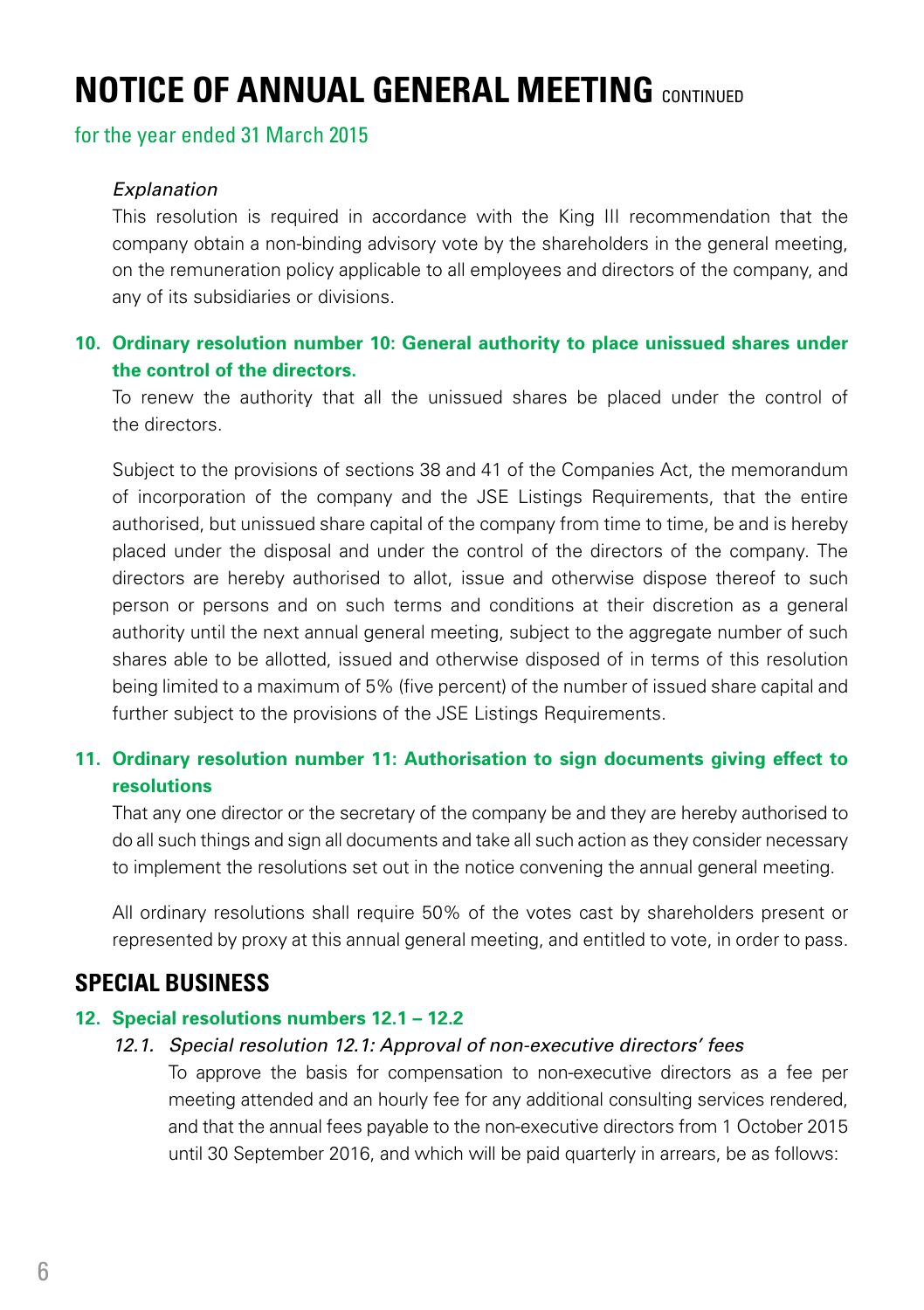|                                                           | <b>Current</b> | <b>Proposed</b> |
|-----------------------------------------------------------|----------------|-----------------|
|                                                           | Fee            | Fee             |
| <b>Activity</b>                                           | R              | R               |
| Main board per meeting attended                           | 36 500         | 39 000          |
| Main board related consulting services                    | 2 688/hour     | 2 688/hour      |
| Subsidiary board meetings attended                        | 19 000         | 20 000          |
| Subsidiary board related consulting services              | 2 240/hour     | 2 240/hour      |
| Remuneration committee per meeting attended               | 19 000         | 20 000          |
| Social, ethics and risk committee per meeting attended    | 19 000         | 20 000          |
| Audit committee per meeting attended                      | 26 500         | 28 000          |
| Audit committee chairperson per meeting                   | 47 000         | 50 000          |
| Remuneration committee chairperson per meeting            | 33 500         | 35 500          |
| Social, ethics and risk committee chairperson per meeting | 33 500         | 35 500          |

## *12.2. Special resolution 12.2: Approval of chairman's fees*

 To approve that the chairman's fee be increased from R2 809 000 to R 2 949 450 from 1 October 2015 until 30 September 2016.

#### *Explanation*

 The reason for and effect of special resolutions number 12.1 and 12.2 is to grant the company the authority to pay fees or remuneration to its directors for their services as directors in accordance with section 66(9) of the Companies Act. Each of special resolutions number 12.1 and 12.2 will be considered by way of a separate vote and, in order for each such resolution to be adopted, in terms of the JSE Listings Requirements as read with the Companies Act, the support of at least 75% (seventy-five percent) of the total number of the votes cast by shareholders present or represented by proxy at this annual general meeting, and entitled to vote, is required.

 The chairman receives a fixed monthly fee irrespective of the amount of time spent on main board, board committees or other company related matters.

 The chairman's many years of experience and invaluable extensive knowledge of the Group has led to his in-depth involvement at a number of levels and functionalities, from strategic to tactical issues. The chairman's involvement thus extends far beyond board related matters and the board recognises that he has played a key role in the success that the Group has enjoyed and in building the Group to the strong position it enjoys.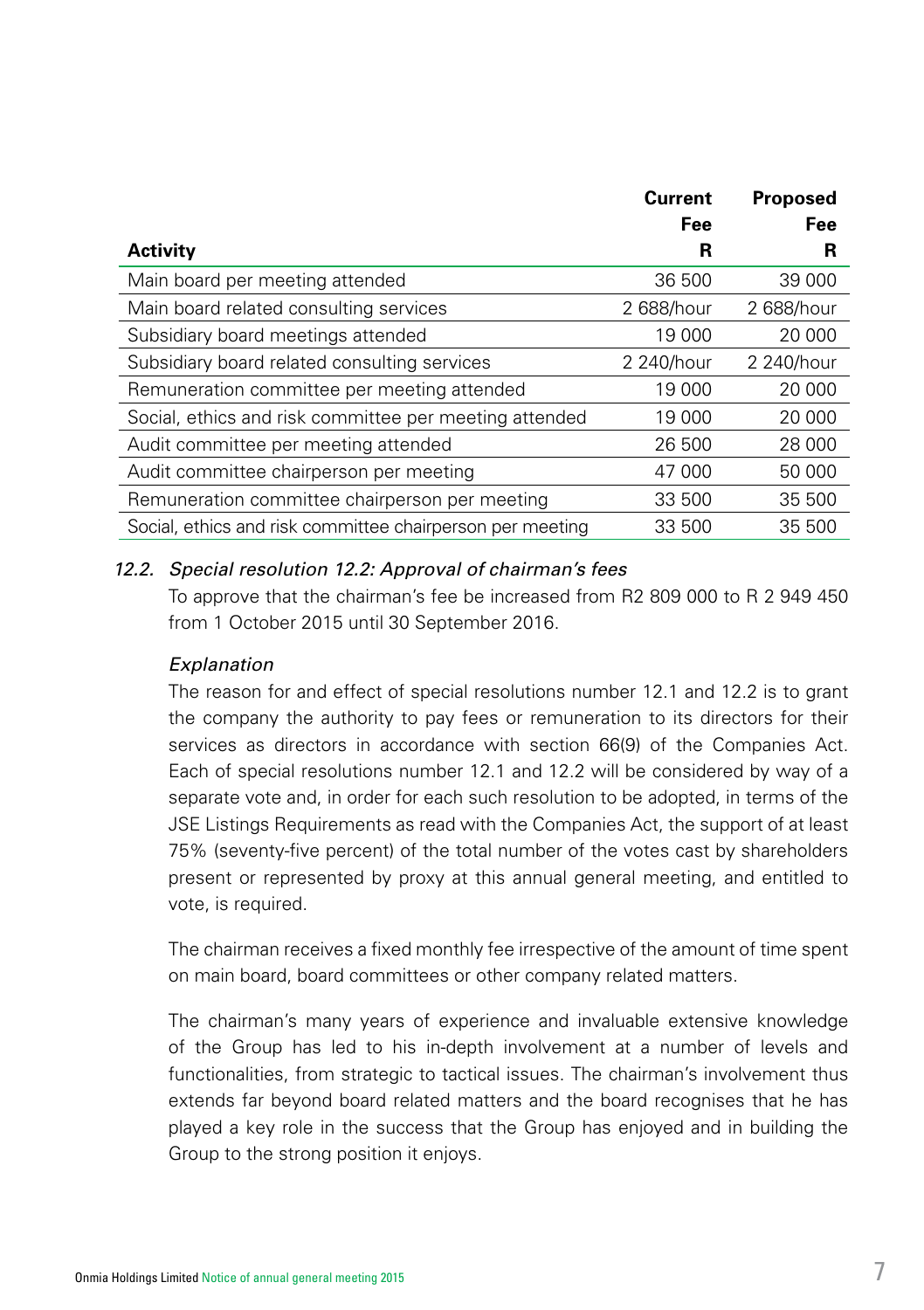# **NOTICE OF ANNUAL GENERAL MEETING** CONTINUED

## for the year ended 31 March 2015

 The non-executive members of the board review the chairman's fee on an annual basis for approval at the annual general meeting. In reviewing the annual fee, due cognisance is given not only to comparative public information on the chairman's remuneration, but also to acknowledge the in-depth involvement throughout the Group on other non-board specific related work and his personal contribution to the successful development and growth of the Group.

**13. Special resolution number 13: Financial assistance to a related or inter-related company** To authorise the directors, in terms of and subject to the provisions of section 45 of the Companies Act to cause the company to provide any financial assistance to any company or corporation, which is related or inter-related to the company, provided the total amount of such financial assistance granted shall not exceed a maximum of R5 billion.

## *Explanation*

 The reason for and effect of this special resolution number 13 is to grant the directors of the company the authority to cause the company to provide financial assistance to any company or corporation which is related or inter-related to the company. It does not authorise the provision of financial assistance to a director or prescribed officer of the company or financial assistance to any third party. As the financial assistance granted is primarily in the form of guarantees issued by Omnia Holdings Limited to suppliers and bankers for credit and banking facilities granted to subsidiaries of Omnia Holdings Limited, the granting of such financial assistance should have no impact on the financial position of the Group. In order for this special resolution number 2 to be adopted, in terms of the JSE Listings Requirements as read with the Companies Act, the support of at least 75% (seventy-five percent) of the total number of votes cast by shareholders present or represented by proxy at this annual general meeting and entitled to vote, is required.

# **SOLVENCY AND LIQUIDITY STATEMENT**

The directors confirm that the company will not enter into any transaction in terms of ordinary resolution 10 or special resolution 2 unless:

- the company and its subsidiaries ("the Group") will be able to pay its debts as they become due in the ordinary course of business for a period of 12 (twelve) months after the date of the transaction;
- the assets of the company and the Group, valued in accordance with the accounting policies used in the latest Group annual financial statements will exceed the liabilities of the company and the Group for a period of 12 (twelve) months after the date of the transaction;
- the share capital and reserves of the company and the Group will be adequate for ordinary business purposes for a period of 12 (twelve) months after the date of the transaction; and
- the working capital of the company and the Group will be adequate for the ordinary business purposes for a period of 12 (twelve) months after the date of the transaction.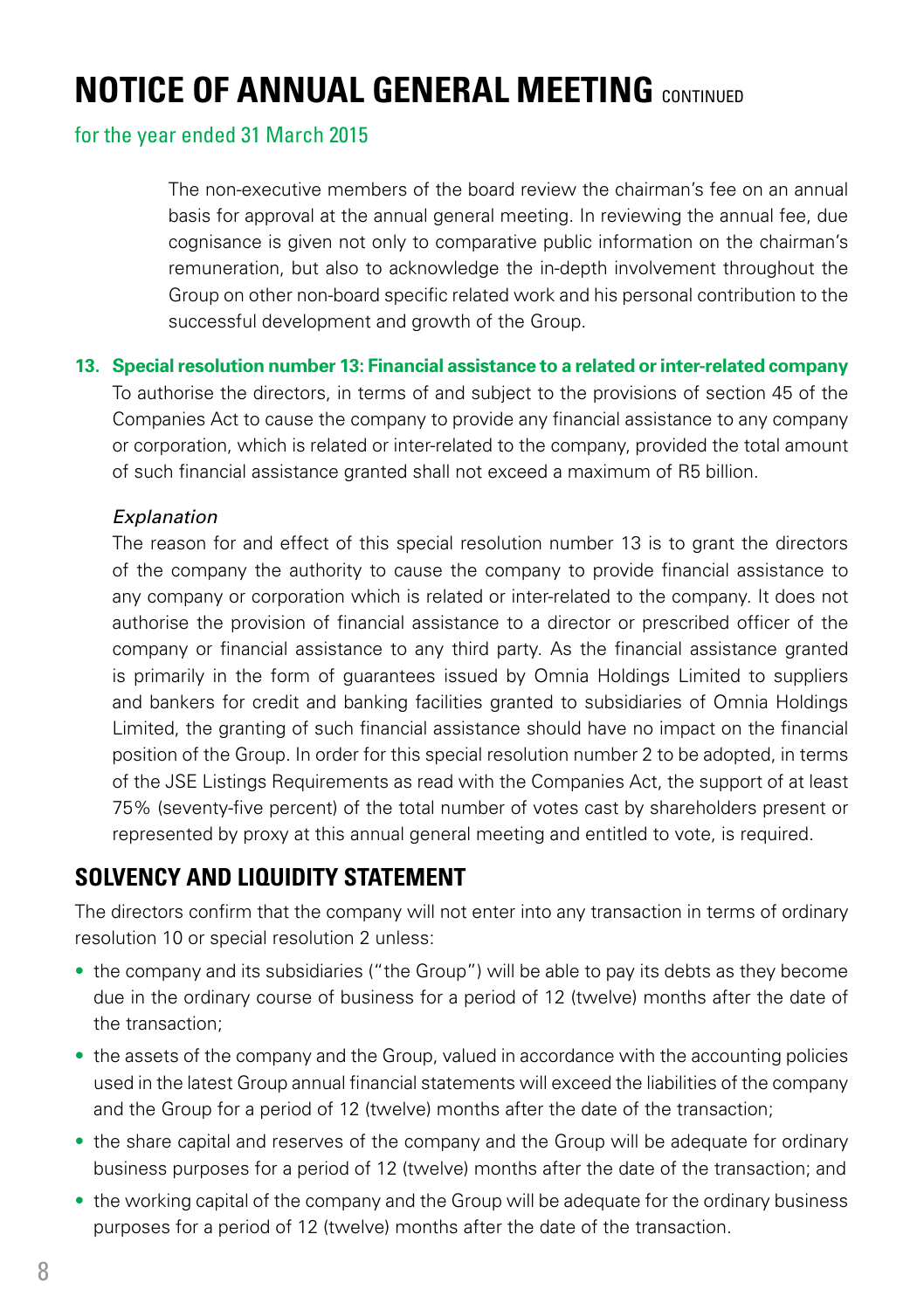# **INTERPRETATION OF THIS NOTICE**

In this notice (including the proxy form attached hereto) the term:

- "beneficial shareholder" means the holder of a beneficial interest in shares of the company who is entitled to cast the votes attaching to those shares, but is not the registered shareholder of those shares;
- "Companies Act" means the Companies Act, 2008 (Act 71 of 2008), as amended;
- "control" shall mean where the company
	- is able, directly or indirectly, to exercise control of the majority of the voting rights associated with the securities of that other company or,
	- has the right to appoint or elect directors of that other company, who control a majority of the votes at a meeting of those directors;
- "CSDP" means the Central Securities Depositary Participant;
- "financial assistance" includes lending money, guaranteeing a loan granted by a third party such as a financial institution or an obligation to a supplier, and securing any debt or obligation;
- "JSE Listings Requirements" means the JSE Limited Listings Requirements as amended from time to time and as interpreted and applied by the JSE Limited;
- "register" means the company's securities register and the company's register of disclosures of beneficial interest in securities;
- "registered shareholder" or "shareholder" in relation to the shares means the holder of those shares whose name is entered in the company's register as such and is entitled to cast the votes attaching to those shares; and
- "related" or "inter-related" company is a company which is either directly or indirectly controlled by the company or the business of the company, or is a subsidiary of the company.

The directors of Omnia Holdings Limited consider that the proposed resolutions in the notice to shareholders are in the best interest of Omnia Holdings Limited and its shareholders and recommend that they vote in favour as the directors of Omnia Holdings Limited intend to do in respect of their own beneficial holdings.

# **VOTING**

A member is entitled to attend and to vote at the annual general meeting subject to the provision of suitable identification. A member entitled to attend and vote at the annual general meeting may appoint one or more proxies to attend, speak and to vote in his/her stead. A proxy need not be a member of the company. A form of proxy is enclosed. On a show of hands every shareholder present in person or by proxy and if a member is a body corporate, its representative, shall have one vote. On a poll every shareholder present in person or by proxy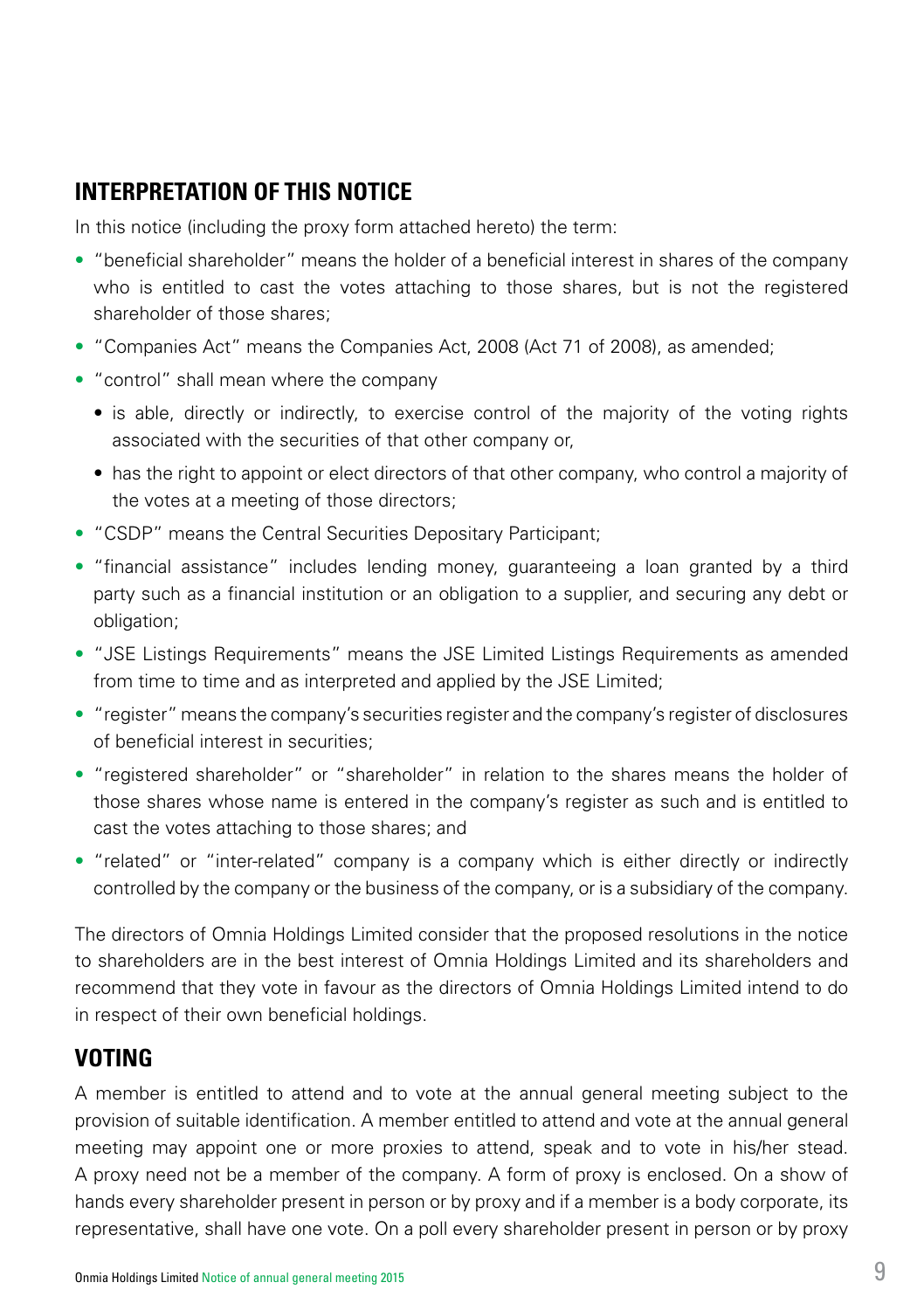# **NOTICE OF ANNUAL GENERAL MEETING** CONTINUED

## for the year ended 31 March 2015

and if the person is a body corporate, its representative, shall have one vote for every share held or represented by him/her.

A form of proxy is attached for completion by registered certificated shareholders and dematerialised shareholders with own-name registration who are unable to attend the annual general meeting in person, but wish to be represented thereat. Forms of proxy must be completed in accordance with its instructions and received by the company secretary at the registered office or the transfer secretaries at 13th Floor, Rennie House, 19 Ameshoff Street, Braamfontein (PO Box 4844, Johannesburg, 2000), before the commencement of the annual general meeting (or any adjournment thereof) or handed to the chairman of the meeting before the appointed proxy exercises any shareholder rights at the meeting, provided that should such proxy be returned to the company secretary or transfer secretaries later than 10:00 on Tuesday, 15 September 2015, then before the meeting, a copy of such proxy form will need to be furnished to the chairman of the meeting before the proxy exercises any shareholder rights at the meeting.

Registered certificated shareholders and dematerialised shareholders with own-name registration who complete and lodge forms of proxy will nevertheless be entitled to attend and vote in person at the annual general meeting to the exclusion of their appointed proxy/(ies) should such member wish to do so. Dematerialised shareholders, other than with own-name registrations, must inform their CSDP or broker of their intention to attend the annual general meeting and obtain the necessary authorisation from their CSDP or broker to attend the annual general meeting or provide their CSDP, or broker with their voting instructions should they not be able to attend the annual general meeting in person, but wish to be represented. This must be done in terms of the agreement entered into between the shareholder and the CSDP or broker concerned.

Certificated shareholders whose shares are held through a nominee or broker, must inform their nominee or broker of their intention to attend the annual general meeting and obtain the necessary letter of representation from their nominee or broker, or provide their nominee or broker with their voting instructions should they not be able to attend the annual general meeting in person.

By order of the Board

**CD Appollis** Group company secretary 18 June 2015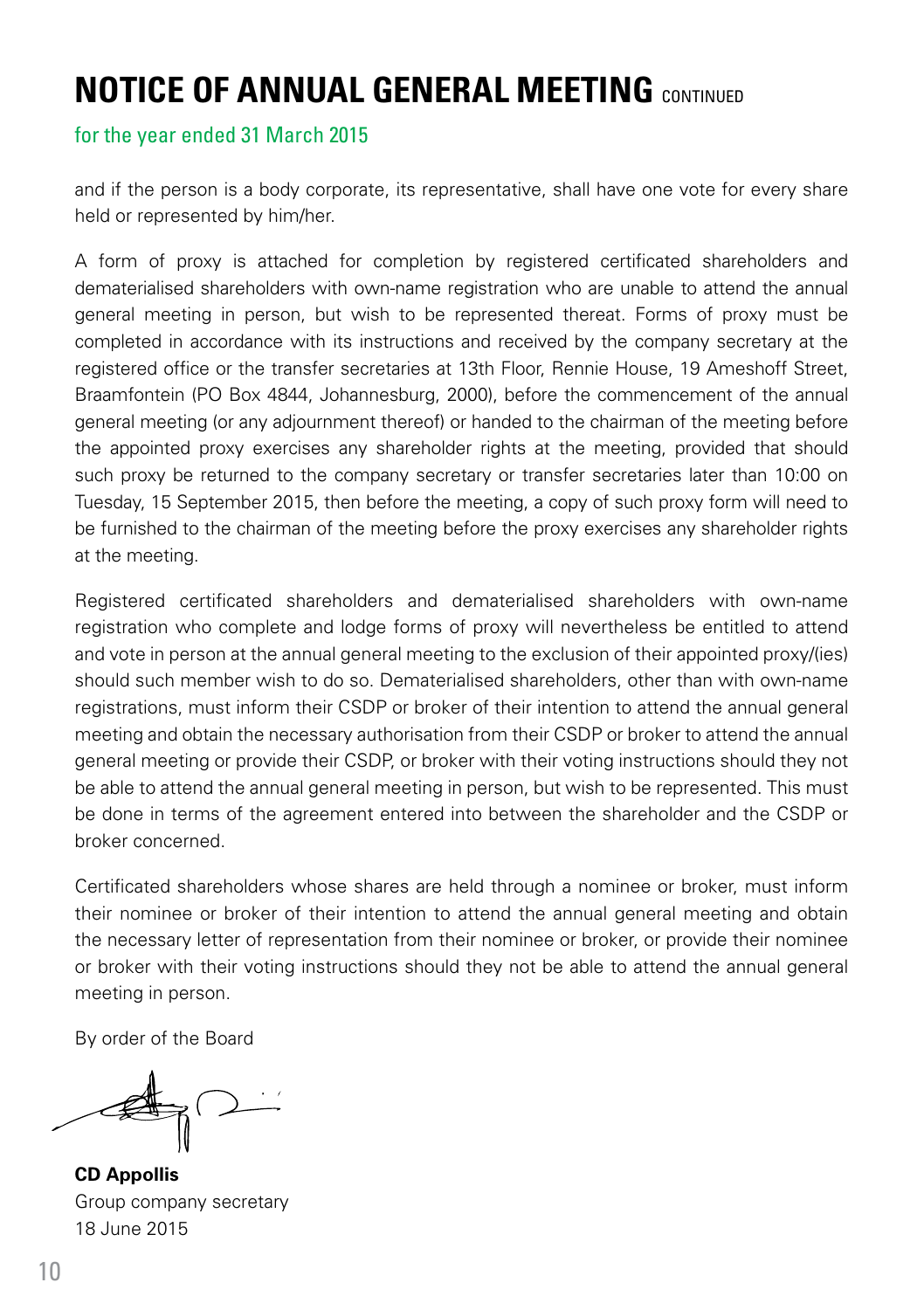# **ABBREVIATED CVs**





#### **1: Sizwe Mncwango**

Age: 49

Qualifications: BSc; MSc Civ Eng:MBA Title: Independent non-executive director Date appointed to Board: 29 July 2010 Board committee membership: None Significant directorships: None Experience: Served on numerous boards and former CEO of Central Energy Fund (SOC) Limited. Extensive experience in general management, deal structuring and turnaround strategies.

#### **2: Prof Stephanus Sebastiaan Loubser**

Age: 67 Qualifications: PhD Designation: Independent non-executive director Date appointed to Board: 30 January 2003 Board committee memberships: Remuneration committee (chairperson) Significant directorships: None

Experience: Served as head of operational research at Sanlam, general manager marketing of National Productivity Institute and managing director of Nissan Marketing Company. Joined University of Stellenbosch as senior lecturer and later as Professor of Marketing of Graduate School of Business. Consultant in strategy, marketing and business transformation.

# **3: Frank Desmond Butler**

Age: 62

Qualifications: BSc Chem Eng; MBA Designation: Independent non-executive director Date appointed to Board: 27 September 2002 Board committee memberships: Social, ethics and risk committee chairman and audit committee Significant directorships: None Experience: Private consultant in risk management and business strategies; chairman of CRM International Group 1980 to 2001.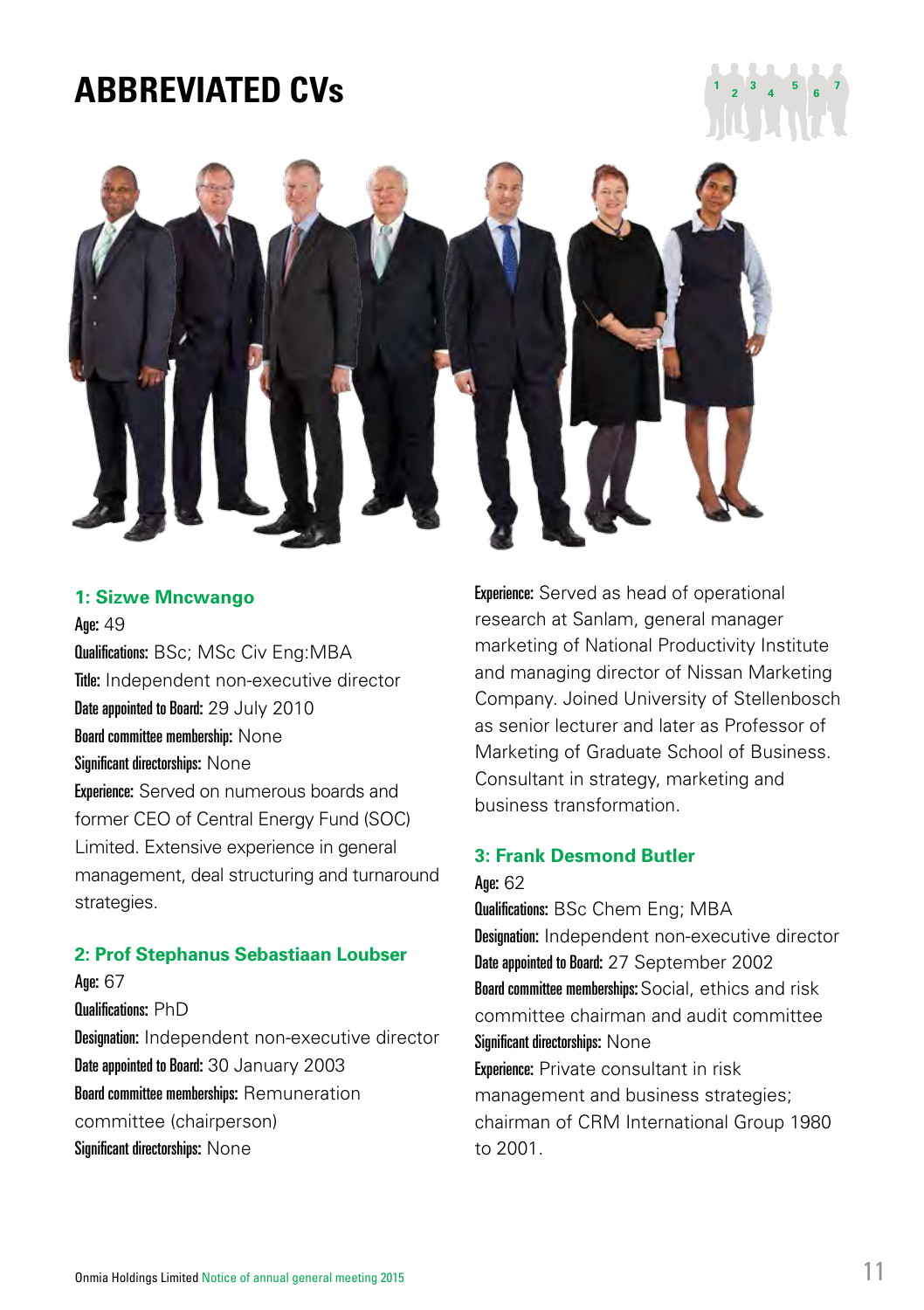# **ABBREVIATED CV'S**

### **4: Ronald Clifford Bowen**

Age: 63 Qualifications: BSc (Hons) Designation: Independent non-executive director Date appointed to Board: 28 September 2011 Board committee memberships: None Significant directorships: None

Experience: Senior executive for Süd Chemie AG Group, Germany and Ashland Chemicals, USA for 30 years. Served on Boards of Sasol, Industrial Development Corporation (IDC), Central Energy Fund (CEF) and PetroSA as well as several other Boards in South Africa and internationally. Council member of global consultancy group and consultant on specialty chemicals worldwide.

#### **5: Wayne Gregory Koonin**

#### Age: 45

Qualifications: B.Com; B.Acc; Chartered Accountant (SA) Designation: Group finance director Date appointed to the Board: 1 August 2014

Experience: Over the past 17 years Wayne has operated at board level as group financial director or chief financial officer gaining extensive international experience working for various international mining companies with listings on the ASX, TSX, LSE, AIM, JSE and NASDAQ exchanges. This provided him with exposure to various international regulatory issues, reporting standards and transactions and to develop a portfolio of experience covering information technology, legal, corporate finance and strategy.

# **6: Hester Helena Hickey**

#### Age: 61

Qualifications: BCompt (Hons); Chartered Accountant (SA) Designation: Independent non-executive director Date appointed to Board: 13 June 2008

## Board committee memberships: Audit committee (chairperson)

Significant directorships: Cashbuild Limited, African Dawn Capital Limited, Pan African Resources plc, Sentinel Pension Fund Experience: Extensive experience in auditing, internal audit, risk management and governance. Consultant in governance and director training. Serves on board and member of audit committee of several listed and private companies. Performs board evaluations and director training for Institute of Directors (IOD).

# **7: Dhanasagree (Daisy) Naidoo**

Age:  $43$ 

Qualifications: BCom; Chartered Accountant (SA); MAcc (Tax)

Designation: Independent non-executive director Date appointed to Board: 1 April 2011

Board committee memberships: Remuneration

committee; audit committee

Significant directorships: STRATE Limited, Hudaco Industries Limited, Mr Price Group Limited, Anglo American Platinum Limited, Marriott Unit Trust Management Company Limited, Old Mutual Unit Trust Managers Limited and Old Mutual Alternative Risk Transfer Limited. Trustee of Discovery Health Medical Scheme and South African Securities Investors Protection Fund.

Experience: Head of debt structuring unit at Sanlam Capital Markets and appointed to sub-credit committee of Sanlam Investment Cluster. Serves on Boards and member of audit committee of several companies. Provides risk advisory services to Vantage Mezzanine Fund. Member of SAICA and IOD.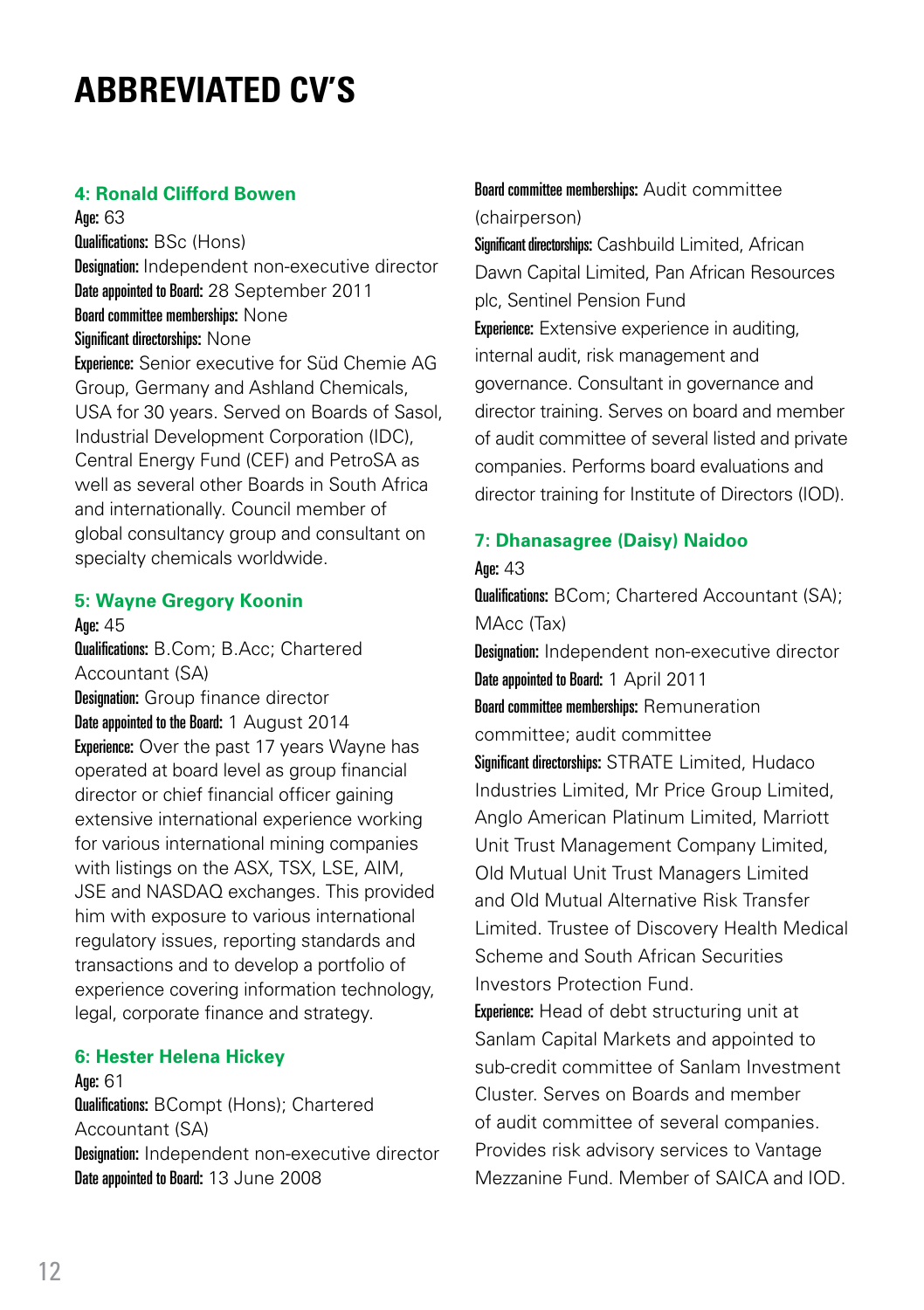# **FORM OF PROXY**

### **Omnia Holdings Limited**

Incorporated in the Republic of South Africa (Registration number 1967/003680/06) Share code: OMN ISIN: ZAE000005153 ("Omnia" or "the Group")

# **For use at the annual general meeting to be held at Bryanston on Thursday, 17 September 2015 at 10:00**

*(To be completed by certificated shareholders and dematerialised shareholders with own-name registration only.)*

If shareholders have dematerialised their shares with a CSDP or broker, they must arrange with the CSDP or broker concerned to provide them with the necessary authorisation to attend the annual general meeting or the shareholders concerned must instruct them as to how they wish to vote in this regard.

This must be done in terms of the agreement entered into between the shareholder and the CSDP or broker concerned.

| (Full name and surname in block letters)                                                                                                                                                                                             |                                       |
|--------------------------------------------------------------------------------------------------------------------------------------------------------------------------------------------------------------------------------------|---------------------------------------|
| Of $\overline{\phantom{a}}$<br>(Full address)                                                                                                                                                                                        |                                       |
| being the registered holder of the control of the control of the control of the control of the control of the control of the control of the control of the control of the control of the control of the control of the control       | shares in the company hereby appoint: |
| <u>and the contract of the contract of the contract of the contract of the contract of the contract of the contract of the contract of the contract of the contract of the contract of the contract of the contract of the contr</u> |                                       |
| $\mathcal{P}$                                                                                                                                                                                                                        | n                                     |

the chairman of the meeting as my/our proxy to attend, speak and to vote for me/us and on my/ our behalf at the annual general meeting of, Omnia Holdings Limited to be held at 10:00 am on Thursday, 17 September 2015 at Omnia House, Epsom Downs Office Park, 13 Sloane Street, Epsom Downs, Bryanston and at every adjournment of that meeting as follows: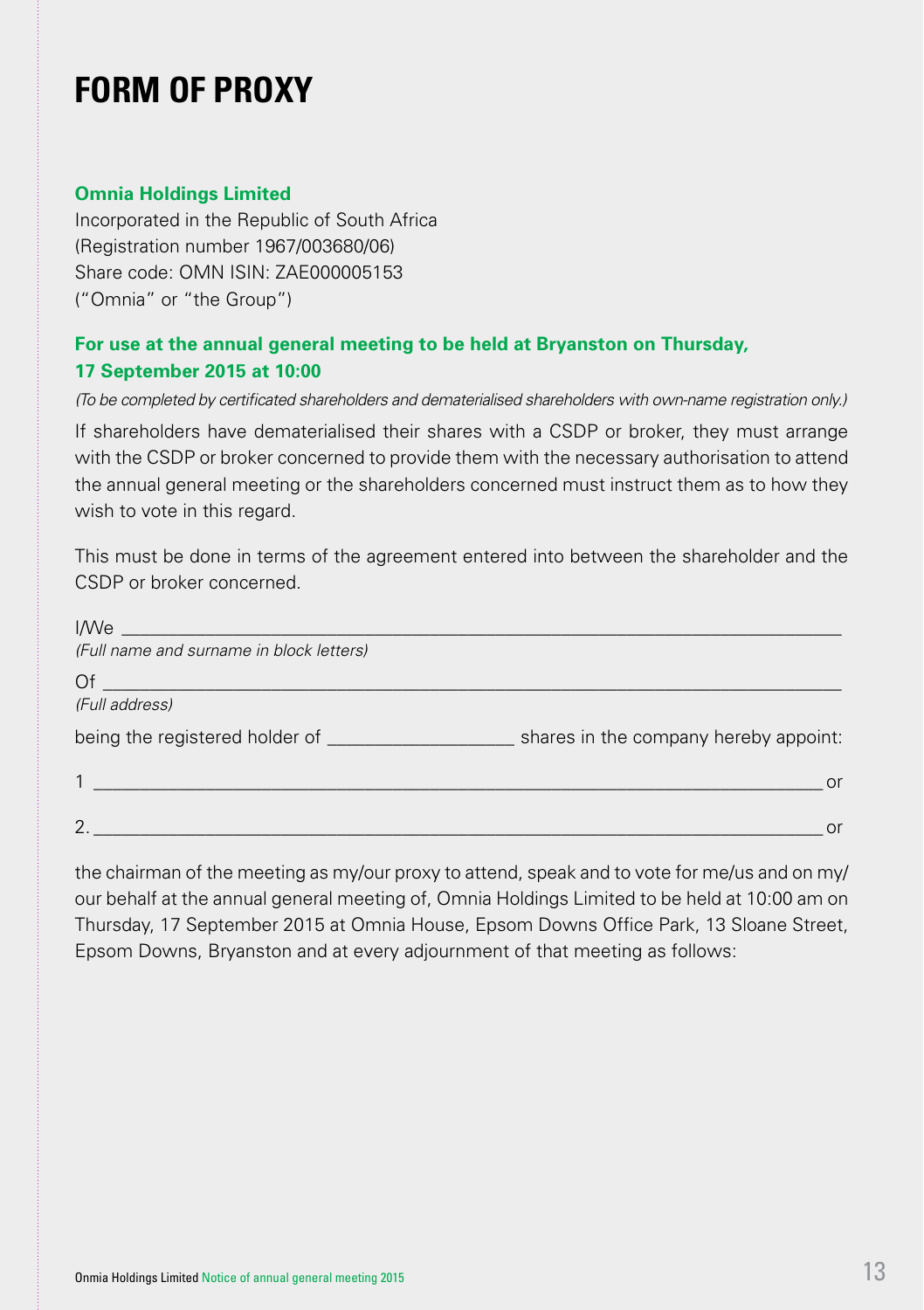# **FORM OF PROXY** CONTINUED

| <b>Resolution</b>                                                                                                                                                                                   |  | Against | Abstain |
|-----------------------------------------------------------------------------------------------------------------------------------------------------------------------------------------------------|--|---------|---------|
| Ordinary resolution number 1: To present the annual<br>financial statements for the year ended 31 March 2015                                                                                        |  |         |         |
| Ordinary resolution number 2: Re-appointment of the<br>auditors, together with Eric Mackeown being the individual<br>registered auditor, for the ensuing year and approval of their<br>remuneration |  |         |         |
| Ordinary resolution number 3: Re-election of director:<br>Mr SW Mncwango                                                                                                                            |  |         |         |
| Ordinary resolution number 4: Re-election of director:<br>Prof SS Loubser                                                                                                                           |  |         |         |
| Ordinary resolution number 5: Re-election of director:<br>Mr FD Butler                                                                                                                              |  |         |         |
| Ordinary resolution number 6: Re-election of director:<br>Mr RC Bowen                                                                                                                               |  |         |         |
| <b>Ordinary resolution number 7: Confirmation of appointment</b><br>of new director: Mr WG Koonin                                                                                                   |  |         |         |
| Ordinary resolution number 8.1: Appointment of HH Hickey<br>to the audit committee                                                                                                                  |  |         |         |
| Ordinary resolution number 8.2: Appointment of<br>D Naidoo to the audit committee                                                                                                                   |  |         |         |
| Ordinary resolution number 8.3: Appointment of<br>FD Butler to the audit committee                                                                                                                  |  |         |         |
| Ordinary resolution number 9: Approval of remuneration<br>policy                                                                                                                                    |  |         |         |
| Ordinary resolution number 10: General authority to place<br>the unissued shares under the control of the directors                                                                                 |  |         |         |
| Ordinary resolution number 11: Authorisation to sign<br>documents giving effect to resolutions                                                                                                      |  |         |         |
| Special Resolution number 12.1: Approval of non-executive<br>directors' fees                                                                                                                        |  |         |         |
| Special Resolution number 12.2: Approval of chairman's fees                                                                                                                                         |  |         |         |
| Special resolution number 13: Financial assistance to related<br>or inter-related company                                                                                                           |  |         |         |

*(Indicate whichever is applicable. If no direction is given, the proxy holder will be entitled to vote or to abstain from voting as that proxy holder deems fit.)*

| Dated this | day of | 2015. |
|------------|--------|-------|
| Signature: |        |       |
|            |        |       |

Capacity and authorisation (see note 7):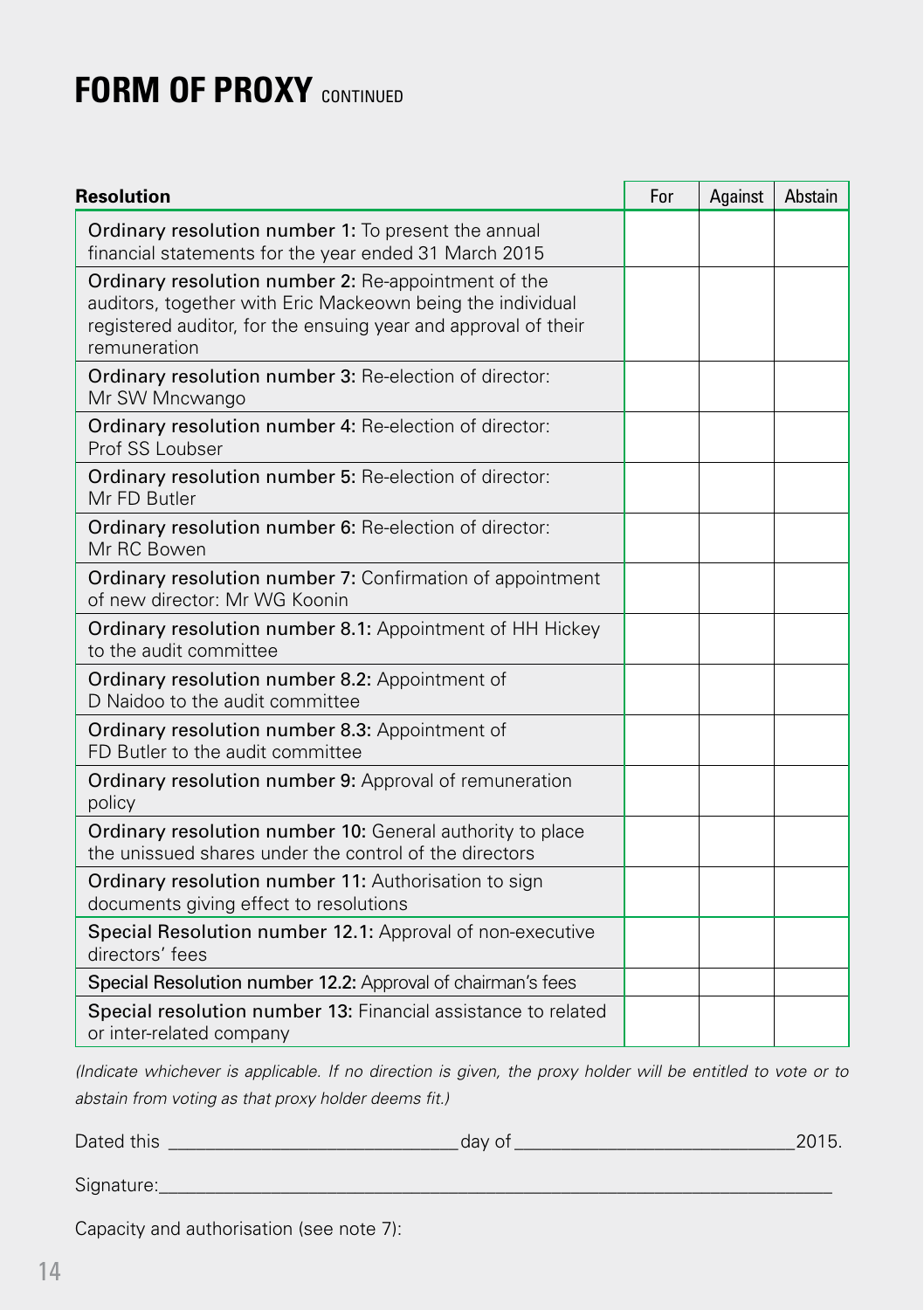# **NOTES TO PROXY**

- 1. A member may insert the name of a proxy or the names of two alternate proxies of the member's choice in the space(s) provided, with or without deleting the "chairman of the meeting". The person whose name stands first on the form of proxy and who is present at the meeting will be entitled to act as proxy to the exclusion of those whose names follow. A member should insert an "X" in the relevant space according to how he wishes his votes to be cast.
- 2. However, if a member wishes to cast a vote in respect of a lesser number of ordinary shares than he owns in the company, he should insert the number of ordinary shares held in respect of which he wishes to vote. Failure to comply with the above will be deemed to authorise the proxy to vote or to abstain from voting at the meeting as he deems fit in respect of all the members' votes exercisable at the meeting. A member is not obliged to use all the votes exercisable by him, but the total of the votes cast and abstentions recorded may not exceed the total number of the votes exercisable by the member.
- 3. The completion and lodging of this form of proxy will not preclude the relevant member from attending the meeting and speaking and voting in person to the exclusion of any proxy appointed in terms hereof, should such member wish to so do.
- 4. The chairman of the meeting may reject or accept any form of proxy which is completed and/or received other than in compliance with these notes.
- 5. Shareholders who have dematerialised their shares with a CSDP or broker, other than own-name registrations, must arrange with the CSDP or broker concerned to provide them with the necessary authorisation to attend the meeting or the shareholders concerned must instruct their CSDP or broker as to how they wish to vote in this regard. This must be done in terms of the agreement entered into between the shareholder and the CSDP or broker concerned.
- 6. Any alteration to this form of proxy, other than the deletion of alternatives, must be signed, not initialled, by the signatory/(ies).
- 7. Documentary evidence establishing the authority of a person signing this form of proxy in a representative capacity (e.g. on behalf of a company, close corporation, trust, pension fund, deceased estate, etc.) must be attached to this form of proxy, unless previously recorded by the company or waived by the chairman of the meeting.
- 8. A minor must be assisted by his/her parent or guardian, unless the relevant documents establishing his/her capacity are produced or have been registered by the company.
- 9. Where there are joint holders of shares any one holder may sign the form of proxy; and the vote of the senior joint holder who tenders a vote, as determined by the order in which the names stand in the company's register of members, will be accepted.
- 10. Forms of proxy must be completed in accordance with its instructions and received by the company secretary at the registered office or the transfer secretaries at 13th Floor, Rennies House, 19 Ameshoff Street, Braamfontein before the commencement of the annual general meeting (or any adjournment thereof) or handed to the Chairman of the meeting before the appointed proxy exercises any shareholder rights at the meeting, provided that should such proxy be returned to the company secretary or transfer secretaries later than 10:00 am on Tuesday, 15 September 2015, then before the meeting, a copy of such proxy form will need to be furnished to the Chairman of the meeting before the proxy exercises any shareholder rights at the meeting.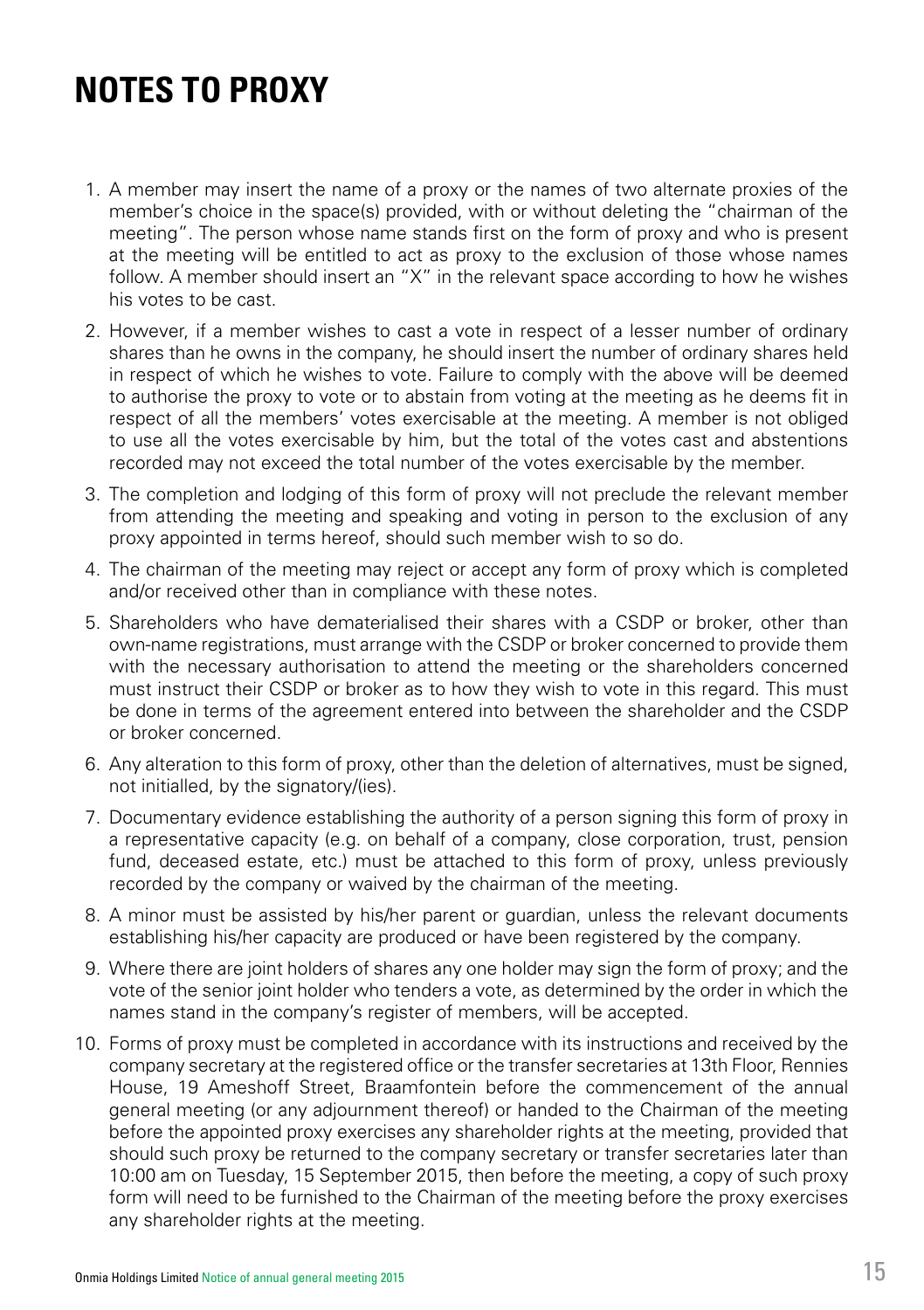# **NOTES TO PROXY** CONTINUED

# **Summary of the rights of a shareholder to be represented by proxy, as set out in section 58 of the Companies Act:**

A proxy appointment must be in writing, dated and signed by the shareholder appointing a proxy, and, subject to the rights of a shareholder to revoke such appointment (as set out below), remains valid only until the end of the relevant shareholders' meeting.

A proxy may delegate the proxy's authority to act on behalf of a shareholder to another person, subject to any restrictions set out in the instrument appointing the proxy.

The appointment of a proxy is suspended at any time and to the extent that the shareholder who appointed such proxy chooses to act directly and in person in the exercise of any rights as a shareholder.

The appointment of a proxy is revocable by the shareholder in question cancelling it in writing, or making a later inconsistent appointment of a proxy, and delivering a copy of the revocation instrument to the proxy and to the company. The revocation of a proxy appointment constitutes a complete and final cancellation of the proxy's authority to act on behalf of the shareholder as of the later of (a) the date stated in the revocation instrument, if any; and (b) the date on which the revocation instrument is delivered to the company as required in the first sentence of this paragraph.

If the instrument appointing the proxy or proxies has been delivered to the company, as long as that appointment remains in effect, any notice that is required by the Companies Act or the company's memorandum of incorporation to be delivered by the company to the shareholder, must be delivered by the company to (a) the shareholder, or (b) the proxy or proxies, if the shareholder has (i) directed the company to do so in writing; and (ii) paid any reasonable fee charged by the company for doing so.

Attention is also drawn to the "Notes to proxy".

The completion of a form of proxy does not preclude any shareholder from attending the annual general meeting.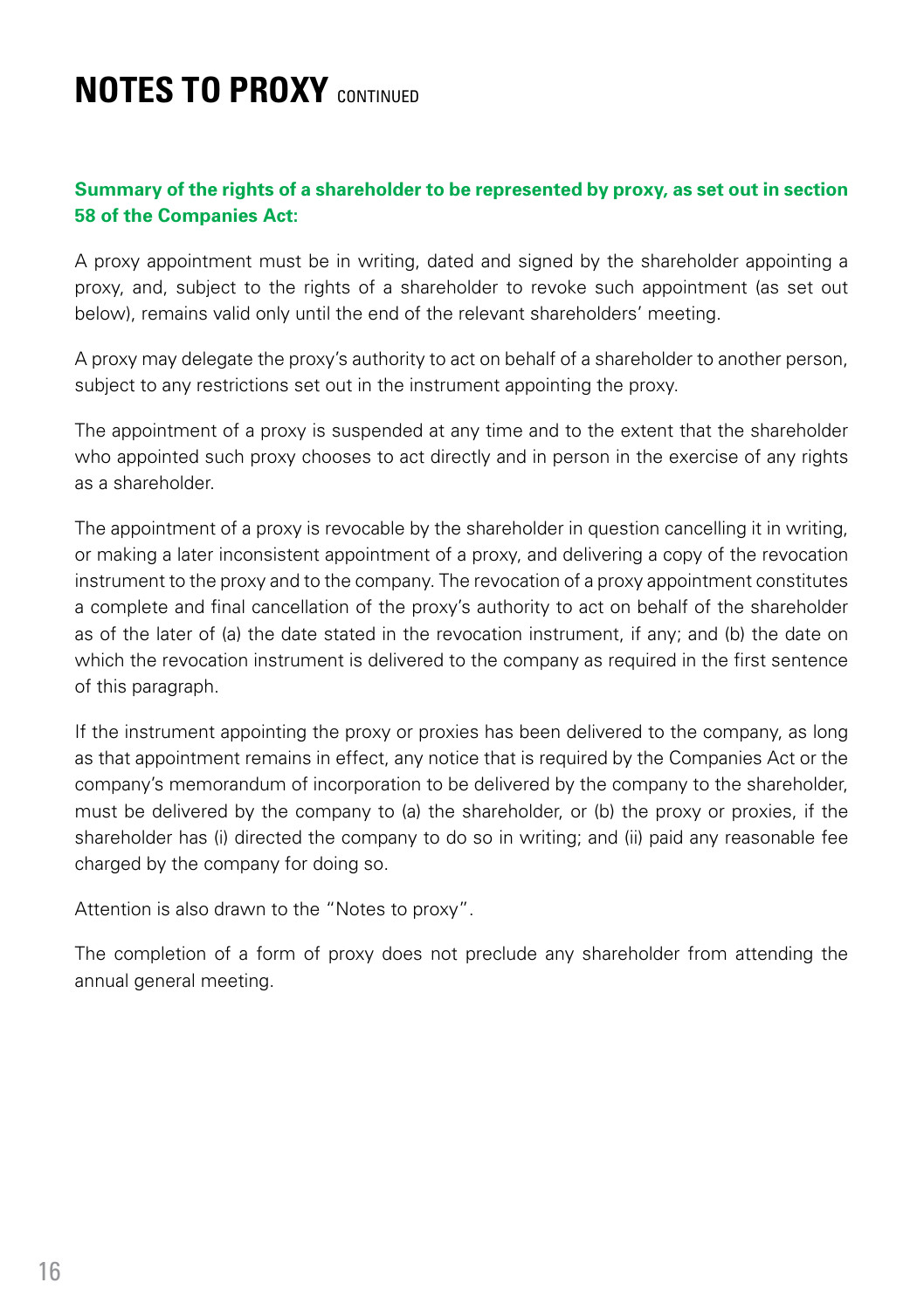# **CONTACT INFORMATION**

# REGISTERED OFFICE AND POSTAL ADDRESS

**Omnia Holdings Limited** (a company registered and domiciled in the Republic of South Africa) Registration number: 1967/003680/06 JSE Code: OMN ISIN: ZAE000005153 2nd Floor, Omnia House Epsom Downs Office Park 13 Sloane Street, Epsom Downs Bryanston, 2021 PO Box 69888 Bryanston, 2021 Telephone +27 11 709 8888



**www.omnia.co.za**

# TRANSFER SECRETARIES

## **Link Market Services South Africa Proprietary Limited**

13th Floor, Rennie House 19 Ameshoff Street Braamfontein PO Box 4844 Johannesburg, 2001 Telephone +27 86 154 6572

# SPONSOR

## **Merchantec Capital**

2nd Floor, North Block Hyde Park Office Tower Corner 6th Road and Jan Smuts Avenue Hyde Park, 2196 PO Box 41480 Craighall, 2024 Telephone +27 11 325 6363

# **AUDITORS**

## **PricewaterhouseCoopers Inc.**

2 Eglin Road Sunninghill, 2157 Private Bag X36 Sunninghill, 2157 Telephone +27 11 797 4000



By using **CyclusPrint** rather than a non-recycled paper, the environmental impact was reduced by:



kg of landfill **78**



kg CO<sub>2</sub> and greenhouse gases **16**



km travel in the average European car **157**



litres of water **2,440**



kWh of energy **227**



kg of wood **127**

Source: www.arjowigginsgraphic.com